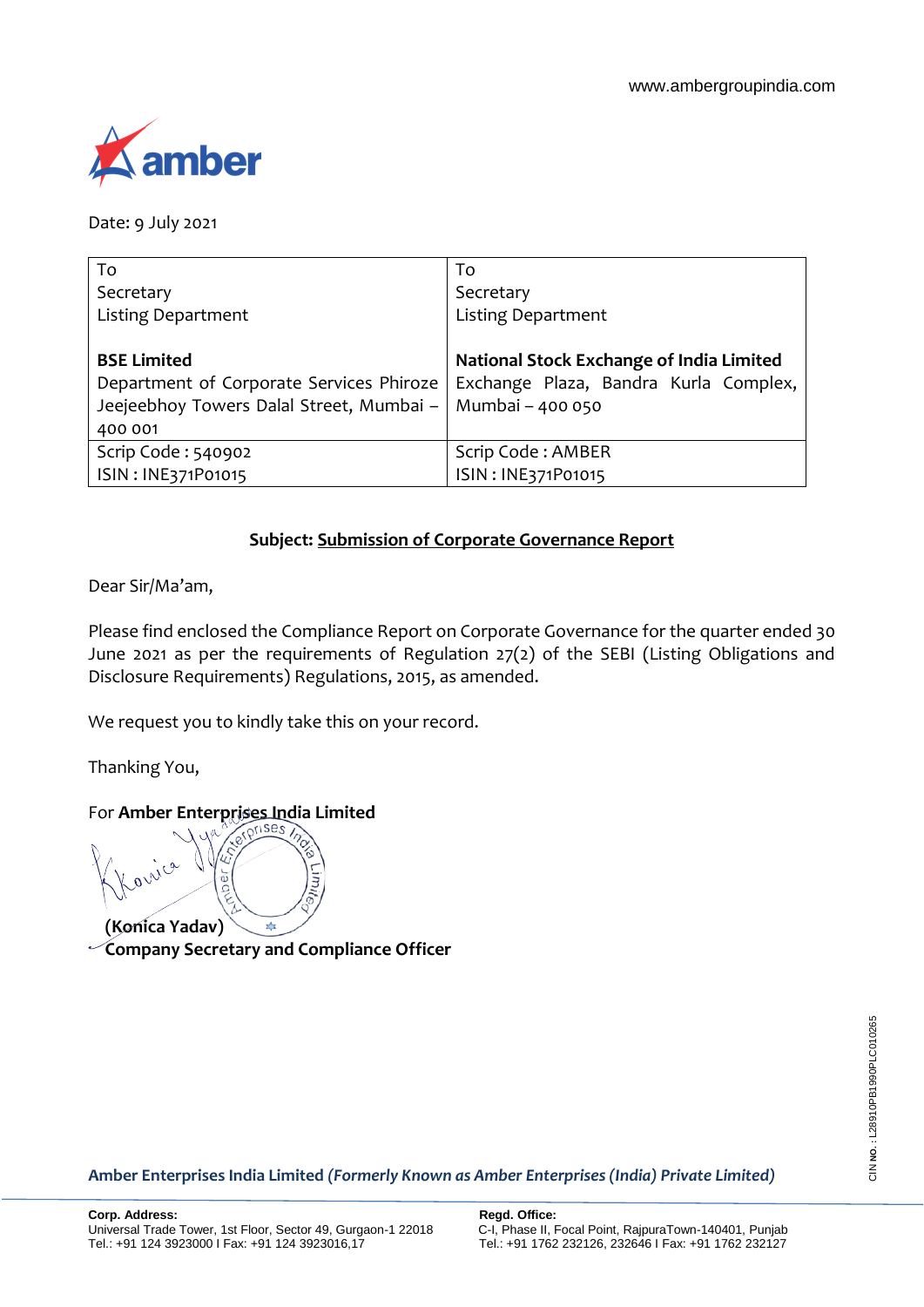7/9/2021 CGR.html

| <b>General information about company</b>                       |                                 |  |  |  |  |  |  |
|----------------------------------------------------------------|---------------------------------|--|--|--|--|--|--|
| Scrip code                                                     | 540902                          |  |  |  |  |  |  |
| NSE Symbol                                                     | <b>AMBER</b>                    |  |  |  |  |  |  |
| MSEI Symbol                                                    | <b>NOTLISTED</b>                |  |  |  |  |  |  |
| <b>ISIN</b>                                                    | INE371P01015                    |  |  |  |  |  |  |
| Name of the entity                                             | AMBER ENTERPRISES INDIA LIMITED |  |  |  |  |  |  |
| Date of start of financial year                                | 01-04-2021                      |  |  |  |  |  |  |
| Date of end of financial year                                  | 31-03-2022                      |  |  |  |  |  |  |
| <b>Reporting Quarter</b>                                       | Quarterly                       |  |  |  |  |  |  |
| Date of Report                                                 | 30-06-2021                      |  |  |  |  |  |  |
| Risk management committee                                      | Applicable                      |  |  |  |  |  |  |
| Market Capitalisation as per immediate previous Financial Year | Top 500 listed entities         |  |  |  |  |  |  |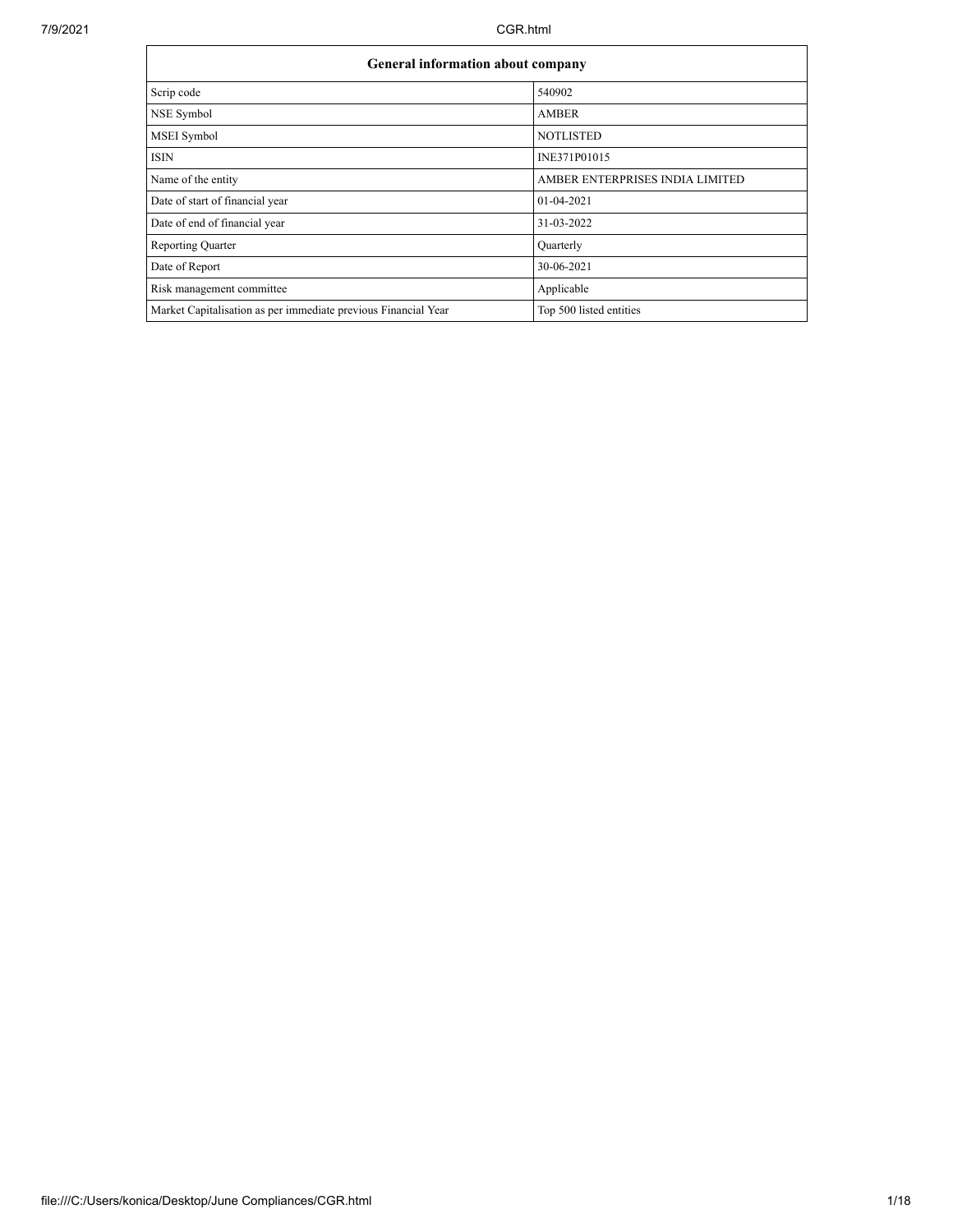## **Annexure I**

### **Annexure I to be submitted by listed entity on quarterly basis**

### **I. Composition of Board of Directors**

| Disclosure of notes on composition of board of directors explanatory |
|----------------------------------------------------------------------|
|----------------------------------------------------------------------|

|                                   |                   |            |                                                |                            |                            |                          |                                                                                                      |                                             |                                          | Wether the listed entity has a Regular Chairperson   Yes |                      |                                            |                                                                                                                                                |                                                                                                                                                                      |                                                                                                                                                                          |                                                                                                                                                                                                            |  |
|-----------------------------------|-------------------|------------|------------------------------------------------|----------------------------|----------------------------|--------------------------|------------------------------------------------------------------------------------------------------|---------------------------------------------|------------------------------------------|----------------------------------------------------------|----------------------|--------------------------------------------|------------------------------------------------------------------------------------------------------------------------------------------------|----------------------------------------------------------------------------------------------------------------------------------------------------------------------|--------------------------------------------------------------------------------------------------------------------------------------------------------------------------|------------------------------------------------------------------------------------------------------------------------------------------------------------------------------------------------------------|--|
|                                   |                   |            |                                                |                            |                            |                          |                                                                                                      |                                             |                                          | Whether Chairperson is related to MD or CEO   Yes        |                      |                                            |                                                                                                                                                |                                                                                                                                                                      |                                                                                                                                                                          |                                                                                                                                                                                                            |  |
| of the<br>ctor                    | PAN               | <b>DIN</b> | Category 1<br>of directors                     | Category 2<br>of directors | Category 3<br>of directors | Date<br>of<br>Birth      | Whether<br>special<br>resolution<br>passed?<br>[Refer Reg.<br>$17(1A)$ of<br>Listing<br>Regulations] | Date of<br>passing<br>special<br>resolution | <b>Initial Date</b><br>of<br>appointment | Date of Re-<br>appointment                               | Date of<br>cessation | Tenure<br>of<br>director<br>(in<br>months) | No of<br>Directorship<br>in listed<br>entities<br>including<br>this listed<br>entity (Refer<br>Regulation<br>17A of<br>Listing<br>Regulations) | No of<br>Independent<br>Directorship<br>in listed<br>entities<br>including<br>this listed<br>entity<br>(Refer<br>Regulation<br>$17A(1)$ of<br>Listing<br>Regulations | Number of<br>memberships<br>in Audit/<br>Stakeholder<br>Committee(s)<br>including this<br>listed entity<br>(Refer<br>Regulation<br>$26(1)$ of<br>Listing<br>Regulations) | No of post<br>of<br>Chairperson<br>in Audit/<br>Stakeholder<br>Committee<br>held in listed<br>entities<br>including<br>this listed<br>entity (Refer<br>Regulation<br>$26(1)$ of<br>Listing<br>Regulations) |  |
| R                                 | AMWPS9504P        | 00259632   | Executive<br>Director                          | Chairperson CEO            |                            | $28 -$<br>$05 -$<br>1975 | <b>NA</b>                                                                                            |                                             | 01-10-2004                               | 25-08-2017                                               |                      |                                            |                                                                                                                                                | $\bf{0}$                                                                                                                                                             |                                                                                                                                                                          | $\mathbf{0}$                                                                                                                                                                                               |  |
| T<br>Ŧ                            | <b>BTFPS8409E</b> | 02023964   | Executive<br>Director                          | Not<br>Applicable          | MD                         | $01 -$<br>$05 -$<br>1978 | <b>NA</b>                                                                                            |                                             | 01-01-2008                               | 25-08-2017                                               |                      | 60                                         |                                                                                                                                                | $\boldsymbol{0}$                                                                                                                                                     |                                                                                                                                                                          | $\mathbf{0}$                                                                                                                                                                                               |  |
| )J<br>$\mathbf{R}$<br><b>AWAT</b> | AWAPS6783N        | 02224299   | Executive -<br>Nominee<br>Director             | Not<br>Applicable          |                            | $31 -$<br>$12 -$<br>1972 | <b>NA</b>                                                                                            |                                             | 12-01-2017                               | 12-01-2017                                               |                      |                                            |                                                                                                                                                | $\bf{0}$                                                                                                                                                             |                                                                                                                                                                          | $\mathbf{0}$                                                                                                                                                                                               |  |
| Н<br>١R<br>A                      | AAGPA1416Q        | 00446339   | Non-<br>Executive -<br>Independent<br>Director | Not<br>Applicable          | Shareholder<br>Director    | $29 -$<br>$05 -$<br>1946 | Yes                                                                                                  | $23 - 08$<br>2019                           | 20-09-2017                               | 23-08-2019                                               |                      | 60                                         | 3                                                                                                                                              | 3                                                                                                                                                                    | $\overline{4}$                                                                                                                                                           | $\overline{4}$                                                                                                                                                                                             |  |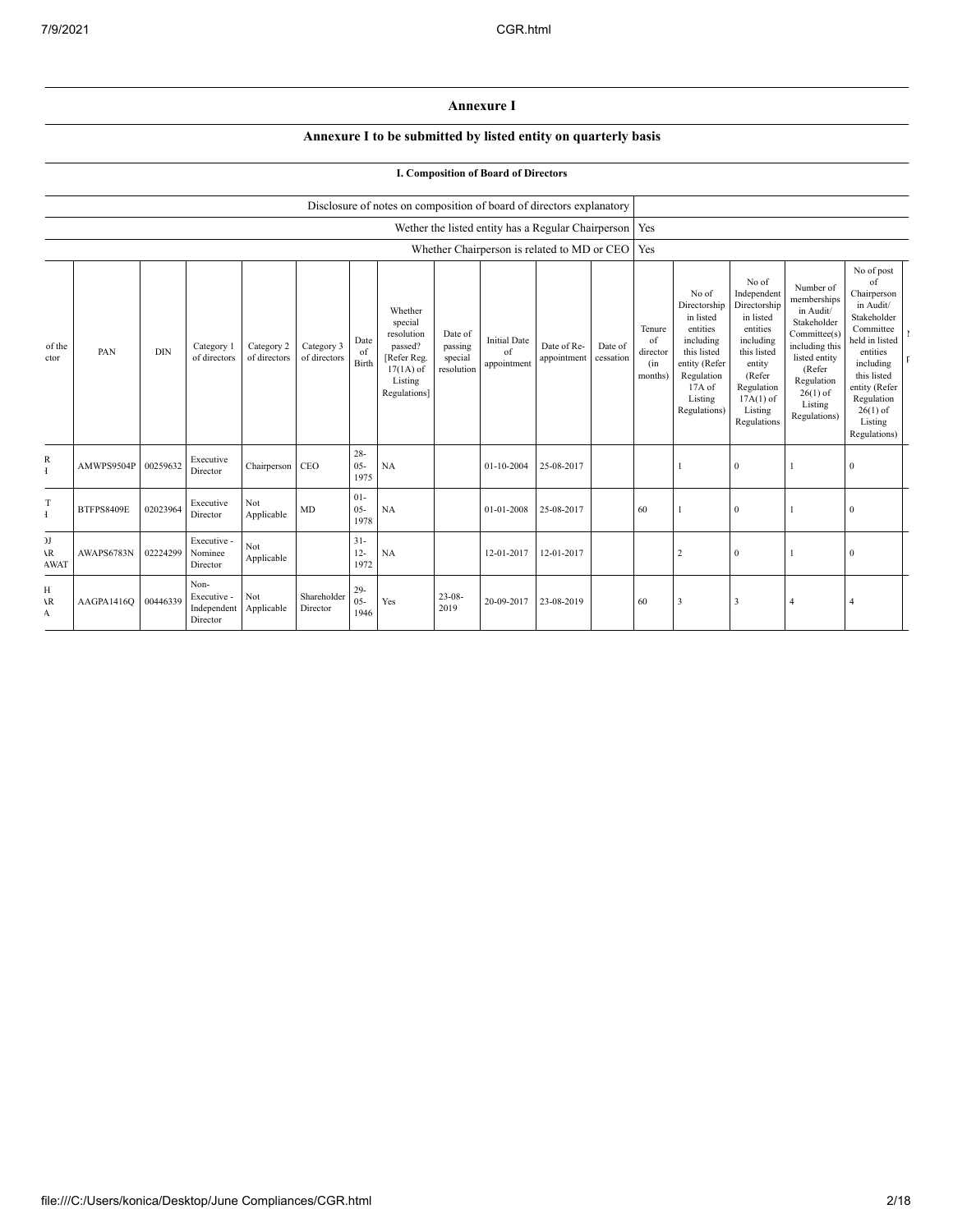| I. Composition of Board of Directors |  |
|--------------------------------------|--|
|--------------------------------------|--|

|           |                                   |                                  |            |            |                                                |                               |                            |                          | Disclosure of notes on composition of board of directors explanatory                                 |                                             |                                          |                            |                      |                                            |                                                                                                                                                |                                                                                                                                                                      |                                                            |
|-----------|-----------------------------------|----------------------------------|------------|------------|------------------------------------------------|-------------------------------|----------------------------|--------------------------|------------------------------------------------------------------------------------------------------|---------------------------------------------|------------------------------------------|----------------------------|----------------------|--------------------------------------------|------------------------------------------------------------------------------------------------------------------------------------------------|----------------------------------------------------------------------------------------------------------------------------------------------------------------------|------------------------------------------------------------|
|           |                                   |                                  |            |            |                                                |                               |                            |                          | Wether the listed entity has a Regular Chairperson                                                   |                                             |                                          |                            |                      |                                            |                                                                                                                                                |                                                                                                                                                                      |                                                            |
| <b>Sr</b> | Title<br>(M <sub>I</sub> )<br>Ms) | Name of the<br>Director          | PAN        | <b>DIN</b> | Category 1<br>of directors                     | Category 2<br>of<br>directors | Category 3<br>of directors | Date<br>of<br>Birth      | Whether<br>special<br>resolution<br>passed?<br>[Refer Reg.<br>$17(1A)$ of<br>Listing<br>Regulations] | Date of<br>passing<br>special<br>resolution | <b>Initial Date</b><br>of<br>appointment | Date of Re-<br>appointment | Date of<br>cessation | Tenure<br>of<br>director<br>(in<br>months) | No of<br>Directorship<br>in listed<br>entities<br>including<br>this listed<br>entity (Refer<br>Regulation<br>17A of<br>Listing<br>Regulations) | No of<br>Independent<br>Directorship<br>in listed<br>entities<br>including<br>this listed<br>entity<br>(Refer<br>Regulation<br>$17A(1)$ of<br>Listing<br>Regulations | $\mathbf n$<br>$\mathcal{L}$<br>$\frac{C}{\text{ir}}$<br>F |
| 5         | Ms                                | <b>SUDHA</b><br>PILLAI           | AENPP4151N | 02263950   | Non-<br>Executive -<br>Independent<br>Director | Not<br>Applicable             | Shareholder<br>Director    | $01 -$<br>$05 -$<br>1950 | NA                                                                                                   |                                             | 20-09-2017                               | 23-08-2019                 |                      | 60                                         | 4                                                                                                                                              | 3                                                                                                                                                                    |                                                            |
| 6         | Mr                                | <b>SATWINDER</b><br><b>SINGH</b> | ACAPS5953J | 00164903   | Non-<br>Executive -<br>Independent<br>Director | Not<br>Applicable             | Shareholder<br>Director    | $06 -$<br>$07 -$<br>1964 | NA                                                                                                   |                                             | 20-09-2017                               | 23-08-2019                 |                      | 60                                         |                                                                                                                                                |                                                                                                                                                                      |                                                            |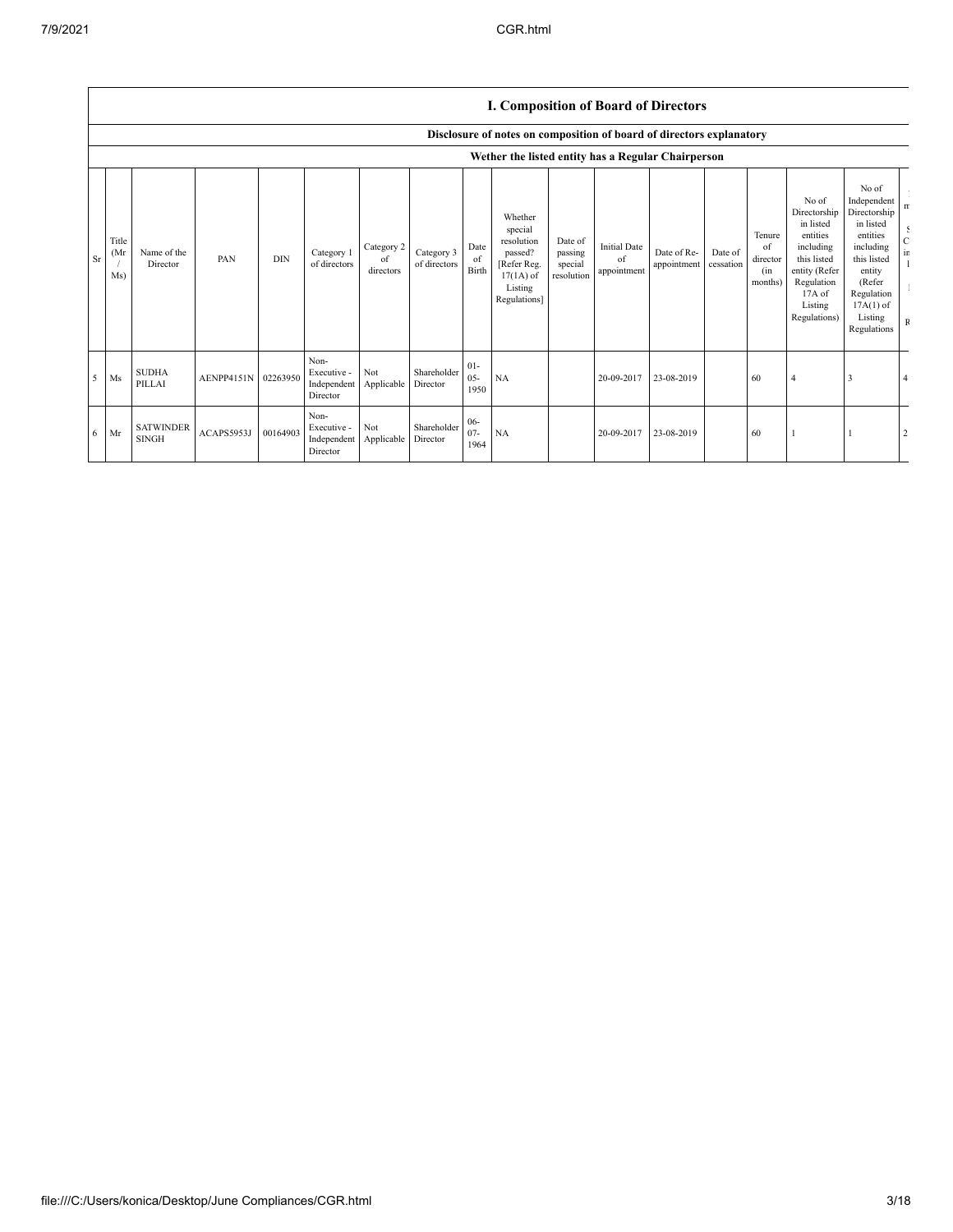|                | <b>Audit Committee Details</b> |                                     |                                         |                            |                        |                      |         |  |  |  |  |  |
|----------------|--------------------------------|-------------------------------------|-----------------------------------------|----------------------------|------------------------|----------------------|---------|--|--|--|--|--|
|                |                                |                                     |                                         |                            |                        |                      |         |  |  |  |  |  |
| Sr             | <b>DIN</b><br>Number           | Name of Committee<br>members        | Category 1 of directors                 | Category 2 of<br>directors | Date of<br>Appointment | Date of<br>Cessation | Remarks |  |  |  |  |  |
|                | 00446339                       | <b>GIRISH KUMAR</b><br><b>AHUJA</b> | Non-Executive - Independent<br>Director | Chairperson                | 20-09-2017             |                      |         |  |  |  |  |  |
| $\overline{2}$ | 00164903                       | <b>SATWINDER SINGH</b>              | Non-Executive - Independent<br>Director | Member                     | 20-09-2017             |                      |         |  |  |  |  |  |
| 3              | 02263950                       | <b>SUDHA PILLAI</b>                 | Non-Executive - Independent<br>Director | Member                     | 26-09-2017             |                      |         |  |  |  |  |  |
| 4              | 00259632                       | <b>JASBIR SINGH</b>                 | <b>Executive Director</b>               | Member                     | 20-09-2017             |                      |         |  |  |  |  |  |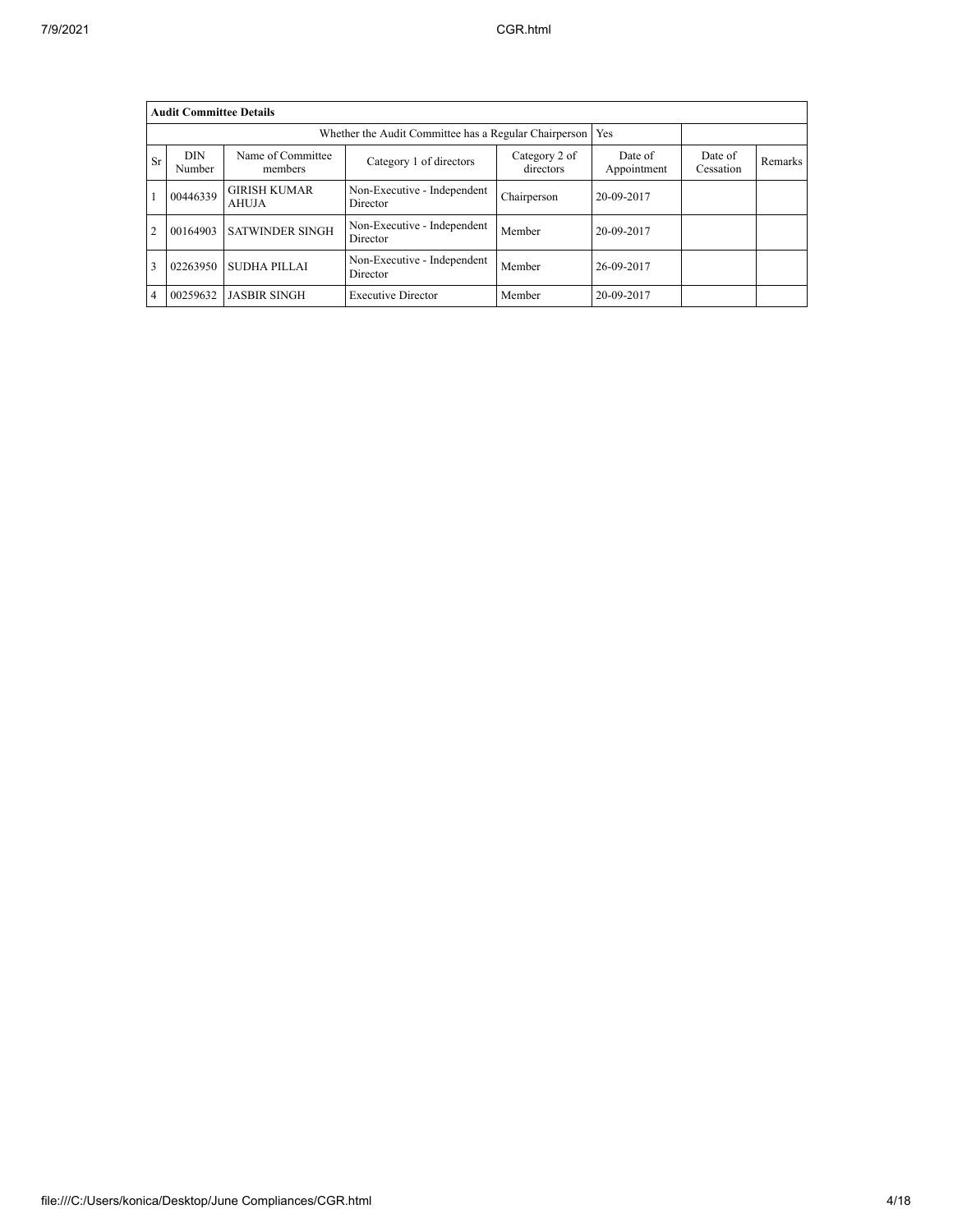|                | Nomination and remuneration committee |                                                                                   |                                         |                            |                        |                      |                |  |  |  |  |
|----------------|---------------------------------------|-----------------------------------------------------------------------------------|-----------------------------------------|----------------------------|------------------------|----------------------|----------------|--|--|--|--|
|                |                                       | Whether the Nomination and remuneration committee has a Regular Chairperson   Yes |                                         |                            |                        |                      |                |  |  |  |  |
| <b>Sr</b>      | <b>DIN</b><br>Number                  | Name of Committee<br>members                                                      | Category 1 of directors                 | Category 2 of<br>directors | Date of<br>Appointment | Date of<br>Cessation | <b>Remarks</b> |  |  |  |  |
|                | 00164903                              | <b>SATWINDER SINGH</b>                                                            | Non-Executive - Independent<br>Director | Chairperson                | 20-09-2017             |                      |                |  |  |  |  |
| $\overline{2}$ | 00446339                              | <b>GIRISH KUMAR</b><br>AHUJA                                                      | Non-Executive - Independent<br>Director | Member                     | 20-09-2017             |                      |                |  |  |  |  |
|                | 02224299                              | <b>MANOJ KUMAR</b><br><b>SEHRAWAT</b>                                             | Executive - Nominee Director   Member   |                            | 20-09-2017             |                      |                |  |  |  |  |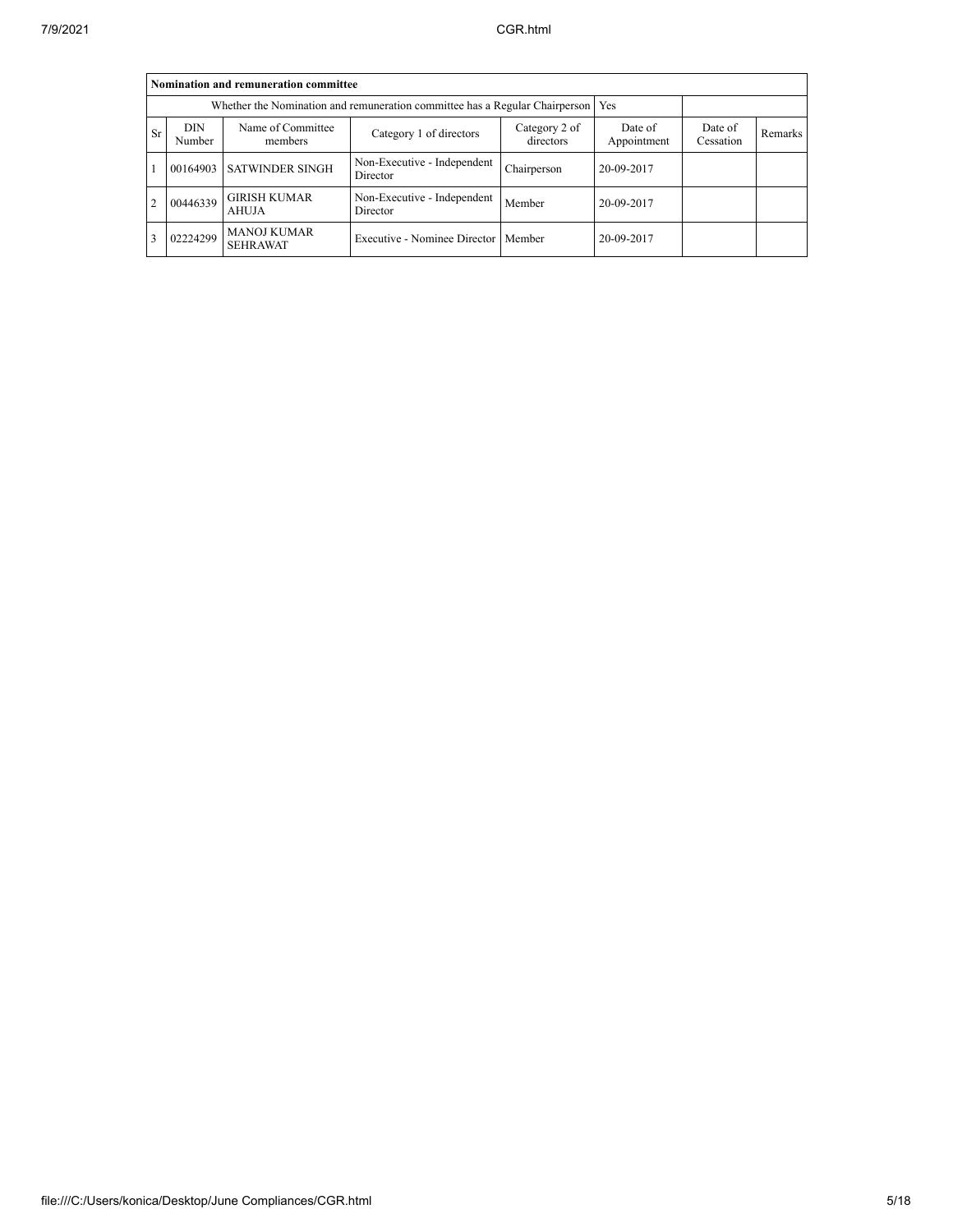|           | <b>Stakeholders Relationship Committee</b> |                                       |                                         |                            |                        |                      |         |  |  |  |  |
|-----------|--------------------------------------------|---------------------------------------|-----------------------------------------|----------------------------|------------------------|----------------------|---------|--|--|--|--|
|           |                                            |                                       |                                         |                            |                        |                      |         |  |  |  |  |
| <b>Sr</b> | <b>DIN</b><br>Number                       | Name of Committee<br>members          | Category 1 of directors                 | Category 2 of<br>directors | Date of<br>Appointment | Date of<br>Cessation | Remarks |  |  |  |  |
|           | 00164903                                   | <b>SATWINDER SINGH</b>                | Non-Executive - Independent<br>Director | Chairperson                | 20-09-2017             |                      |         |  |  |  |  |
|           | 02224299                                   | <b>MANOJ KUMAR</b><br><b>SEHRAWAT</b> | Executive - Nominee Director   Member   |                            | 20-09-2017             |                      |         |  |  |  |  |
| 3         | 02023964                                   | <b>DALJIT SINGH</b>                   | <b>Executive Director</b>               | Member                     | 20-09-2017             |                      |         |  |  |  |  |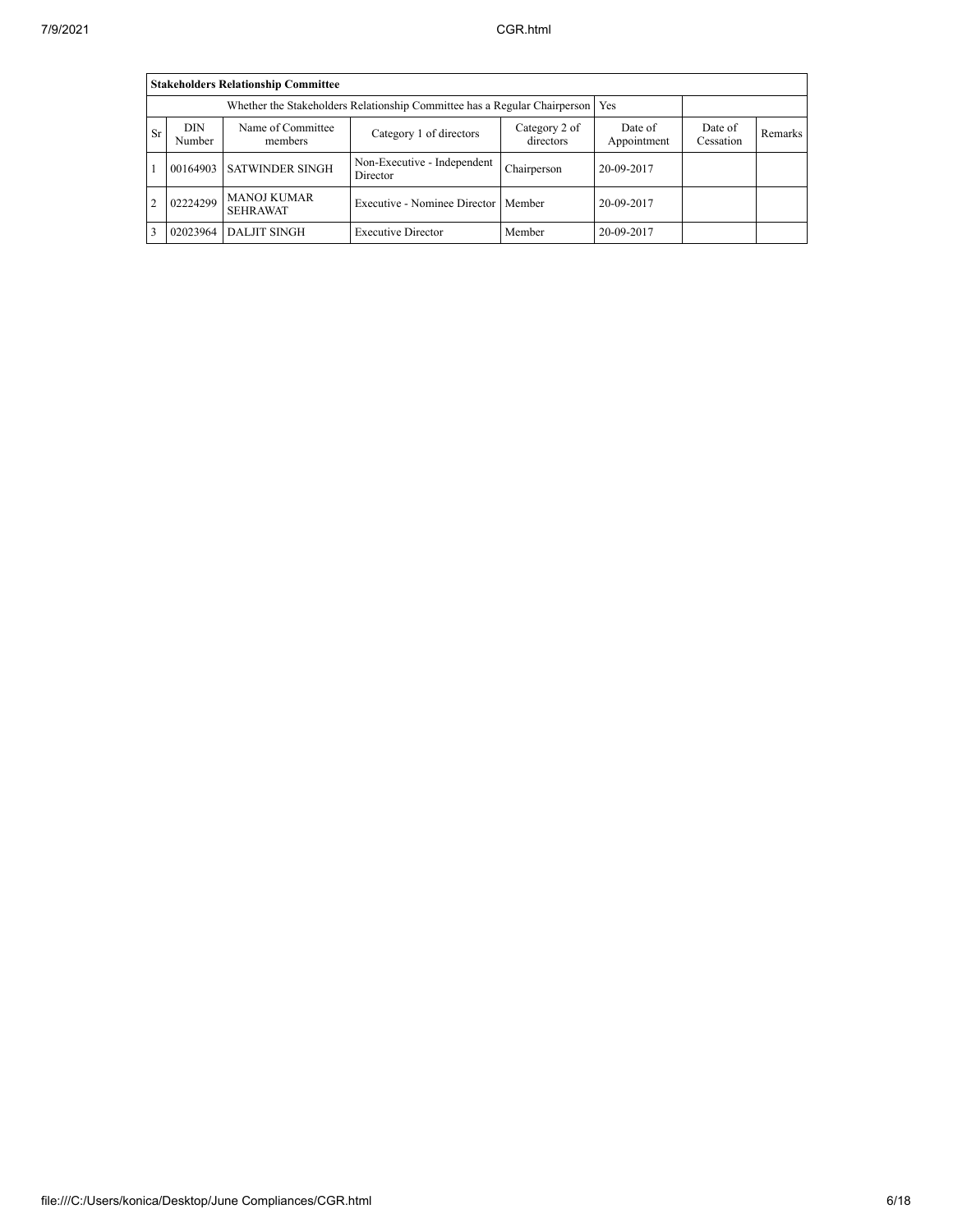|                | <b>Risk Management Committee</b> |                                                                 |                                         |                            |                        |                      |                              |  |  |  |  |  |  |
|----------------|----------------------------------|-----------------------------------------------------------------|-----------------------------------------|----------------------------|------------------------|----------------------|------------------------------|--|--|--|--|--|--|
|                |                                  | Whether the Risk Management Committee has a Regular Chairperson | Yes                                     |                            |                        |                      |                              |  |  |  |  |  |  |
| Sr             | <b>DIN</b><br>Number             | Name of Committee<br>members                                    | Category 1 of directors                 | Category 2 of<br>directors | Date of<br>Appointment | Date of<br>Cessation | Remarks                      |  |  |  |  |  |  |
|                | 00446339                         | <b>GIRISH KUMAR</b><br>AHUJA                                    | Non-Executive - Independent<br>Director | Chairperson                | 22-05-2021             |                      | Textual<br>Information $(1)$ |  |  |  |  |  |  |
| $\overline{2}$ | 00164903                         | <b>SATWINDER SINGH</b>                                          | Non-Executive - Independent<br>Director | Member                     | 22-05-2021             |                      | Textual<br>Information $(2)$ |  |  |  |  |  |  |
| 3              | 02263950                         | <b>SUDHA PILLAI</b>                                             | Non-Executive - Independent<br>Director | Member                     | 22-05-2021             |                      | Textual<br>Information $(3)$ |  |  |  |  |  |  |
| $\overline{4}$ | 00259632                         | <b>JASBIR SINGH</b>                                             | <b>Executive Director</b>               | Member                     | 22-05-2021             |                      | Textual<br>Information(4)    |  |  |  |  |  |  |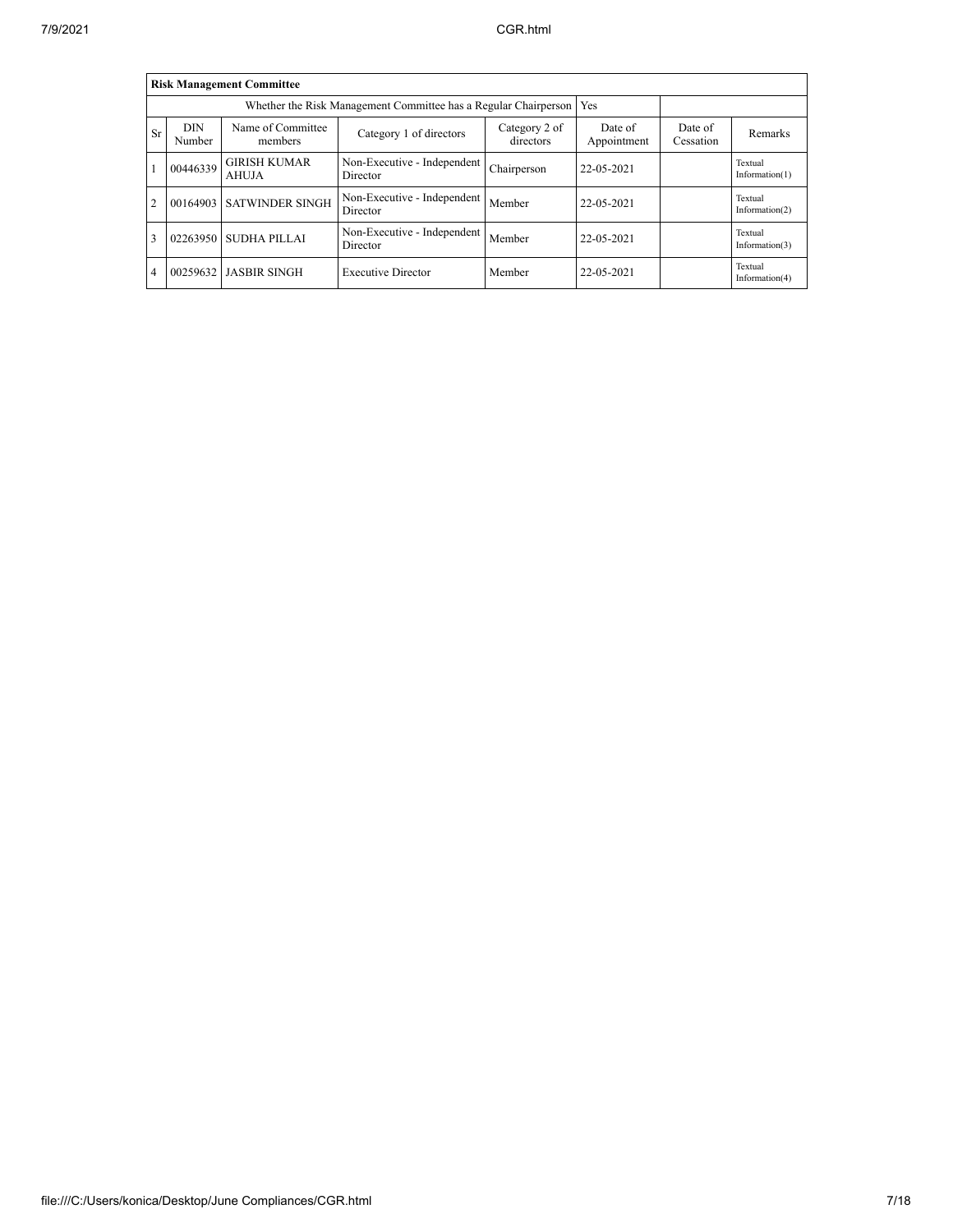|                        | <b>Sr Text Block</b>                                                                                                                                          |  |  |  |  |  |  |  |
|------------------------|---------------------------------------------------------------------------------------------------------------------------------------------------------------|--|--|--|--|--|--|--|
| Textual Information(1) | W.e.f 22.05.2021 Risk managment committee has been merged with Audit Committee and<br>Nomenclature of Committee has been Audit and Risk Management Committee. |  |  |  |  |  |  |  |
| Textual Information(2) | W.e.f 22.05.2021 Risk managment committee has been merged with Audit Committee and<br>Nomenclature of Committee has been Audit and Risk Management Committee. |  |  |  |  |  |  |  |
| Textual Information(3) | W.e.f 22.05.2021 Risk managment committee has been merged with Audit Committee and<br>Nomenclature of Committee has been Audit and Risk Management Committee. |  |  |  |  |  |  |  |
| Textual Information(4) | W.e.f 22.05.2021 Risk managment committee has been merged with Audit Committee and<br>Nomenclature of Committee has been Audit and Risk Management Committee. |  |  |  |  |  |  |  |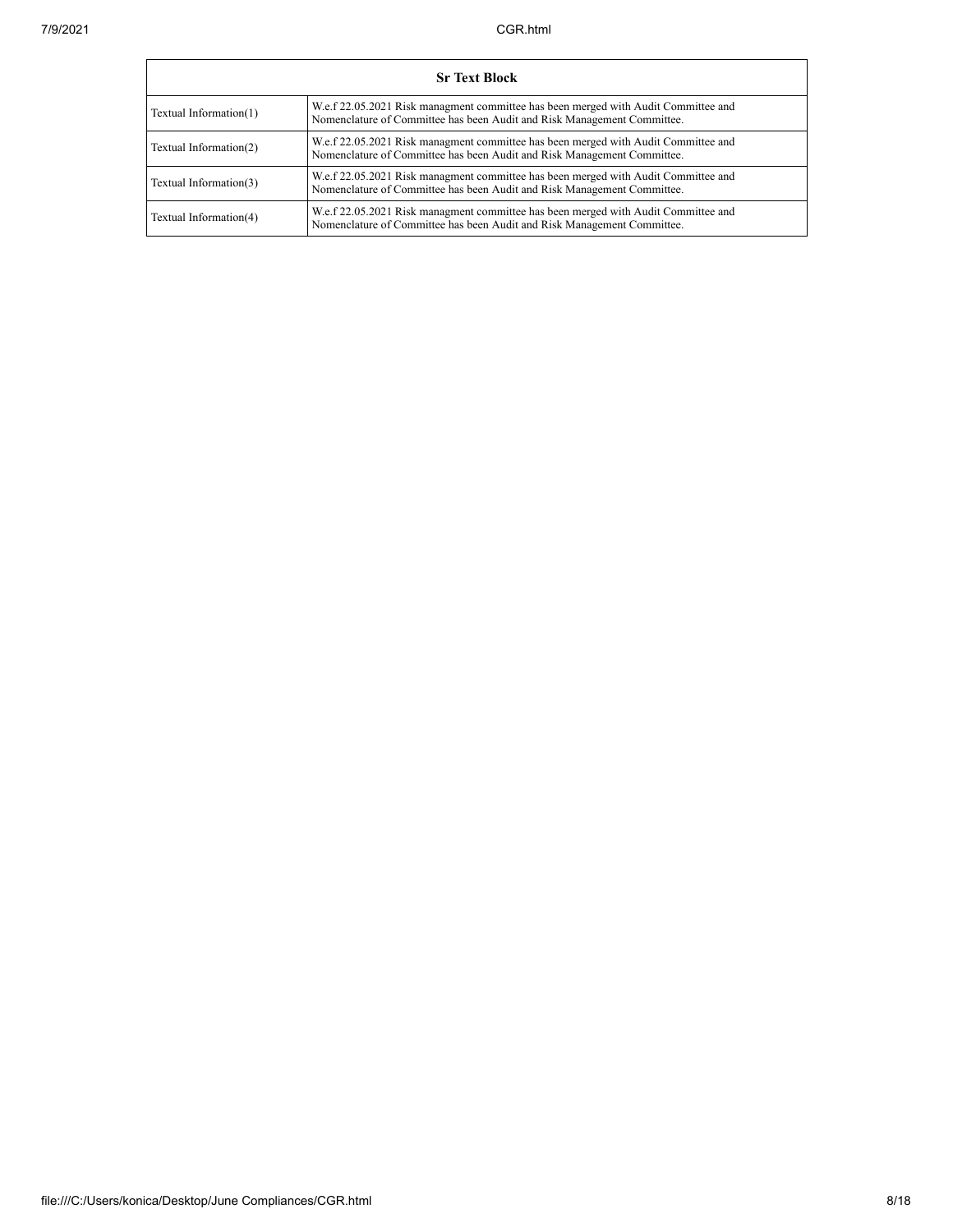|           | <b>Corporate Social Responsibility Committee</b> |                                                                                 |                                         |                            |                        |                      |         |  |  |  |  |
|-----------|--------------------------------------------------|---------------------------------------------------------------------------------|-----------------------------------------|----------------------------|------------------------|----------------------|---------|--|--|--|--|
|           |                                                  | Whether the Corporate Social Responsibility Committee has a Regular Chairperson | <b>Yes</b>                              |                            |                        |                      |         |  |  |  |  |
| <b>Sr</b> | <b>DIN</b><br>Number                             | Name of Committee<br>members                                                    | Category 1 of directors                 | Category 2 of<br>directors | Date of<br>Appointment | Date of<br>Cessation | Remarks |  |  |  |  |
|           | 02263950                                         | SUDHA PILLAI                                                                    | Non-Executive - Independent<br>Director | Chairperson                | 20-09-2017             |                      |         |  |  |  |  |
| 2         | 00259632                                         | <b>JASBIR SINGH</b>                                                             | <b>Executive Director</b>               | Member                     | 20-09-2017             |                      |         |  |  |  |  |
| 3         | 02023964                                         | <b>DALJIT SINGH</b>                                                             | <b>Executive Director</b>               | Member                     | 20-09-2017             |                      |         |  |  |  |  |
| 4         | 02224299                                         | <b>MANOJ KUMAR</b><br><b>SEHRAWAT</b>                                           | Executive - Nominee Director   Member   |                            | 20-09-2017             |                      |         |  |  |  |  |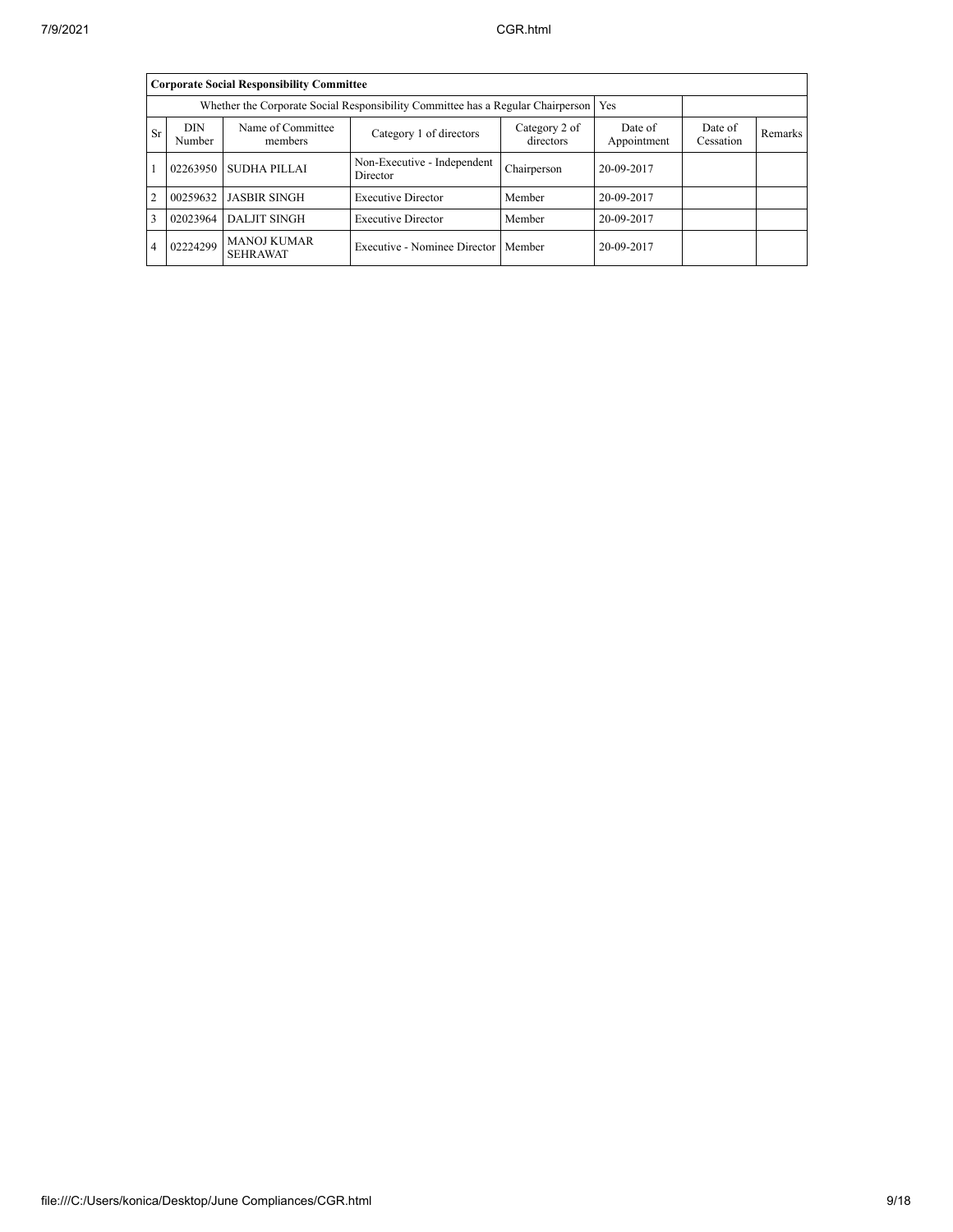| <b>Other Committee</b> |                                                                                                                                     |  |  |  |  |  |  |
|------------------------|-------------------------------------------------------------------------------------------------------------------------------------|--|--|--|--|--|--|
|                        | Sr   DIN Number   Name of Committee members   Name of other committee   Category 1 of directors   Category 2 of directors   Remarks |  |  |  |  |  |  |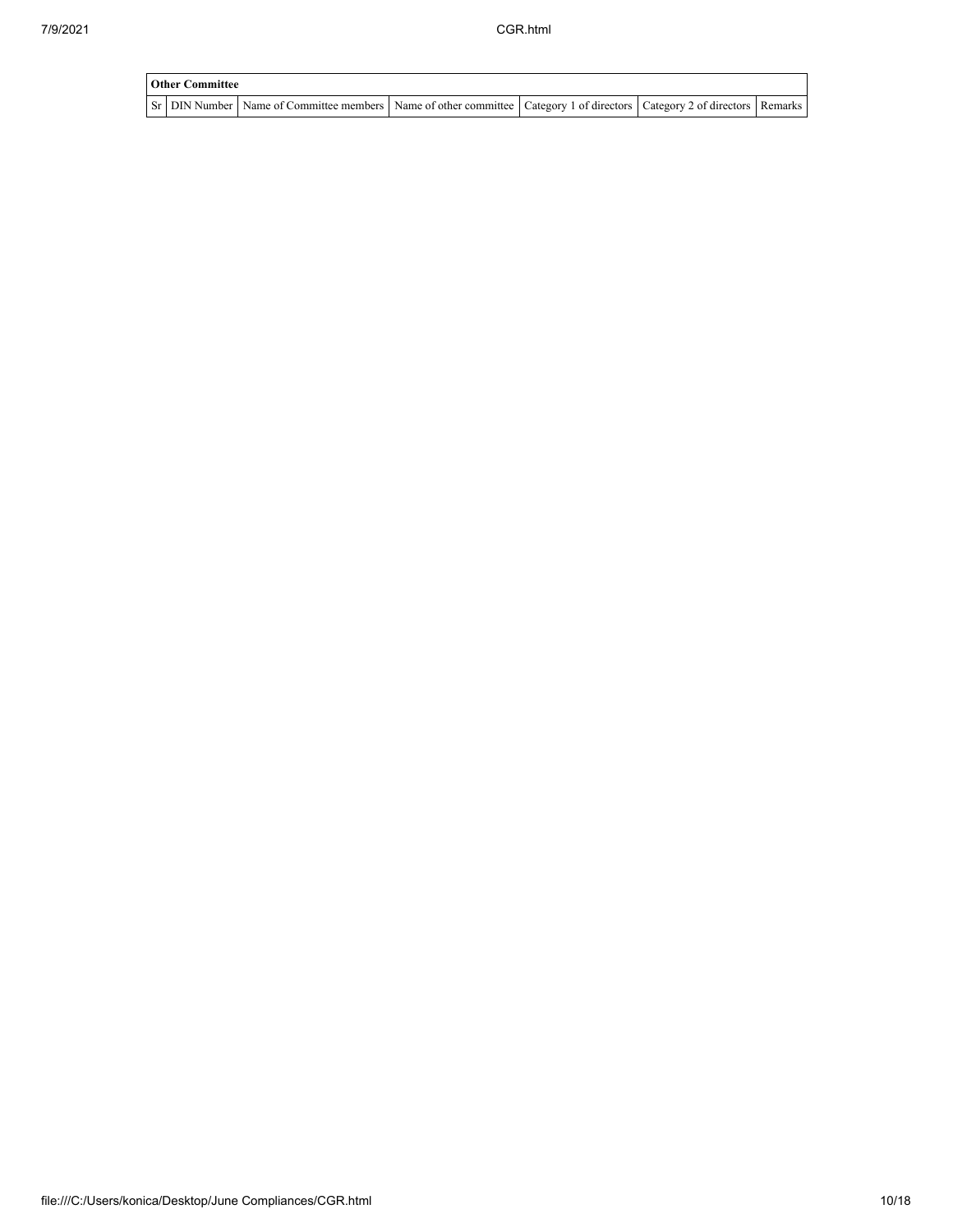|                                                                     | <b>Annexure 1</b>                                             |                                                               |                                                                   |                                       |                                                     |                                    |                                                           |
|---------------------------------------------------------------------|---------------------------------------------------------------|---------------------------------------------------------------|-------------------------------------------------------------------|---------------------------------------|-----------------------------------------------------|------------------------------------|-----------------------------------------------------------|
|                                                                     | <b>Annexure 1</b>                                             |                                                               |                                                                   |                                       |                                                     |                                    |                                                           |
|                                                                     | III. Meeting of Board of Directors                            |                                                               |                                                                   |                                       |                                                     |                                    |                                                           |
| Disclosure of notes on meeting of board of<br>directors explanatory |                                                               |                                                               |                                                                   |                                       |                                                     |                                    |                                                           |
| <b>Sr</b>                                                           | $Date(s)$ of meeting<br>$(if any)$ in the<br>previous quarter | $Date(s)$ of<br>meeting (if any)<br>in the current<br>quarter | Maximum gap between<br>any two consecutive (in<br>number of days) | Notes for<br>not<br>providing<br>Date | Whether<br>requirement of<br>Quorum met<br>(Yes/No) | Number of<br>Directors<br>present* | No. of Independent<br>Directors attending<br>the meeting* |
| $\mathbf{1}$                                                        | 30-01-2021                                                    |                                                               |                                                                   |                                       | Yes                                                 | 6                                  | 3                                                         |
| $\overline{2}$                                                      |                                                               | 19-04-2021                                                    | 78                                                                |                                       | Yes                                                 | 6                                  | 3                                                         |
| 3                                                                   |                                                               | 22-05-2021                                                    | 32                                                                |                                       | Yes                                                 | 6                                  | 3                                                         |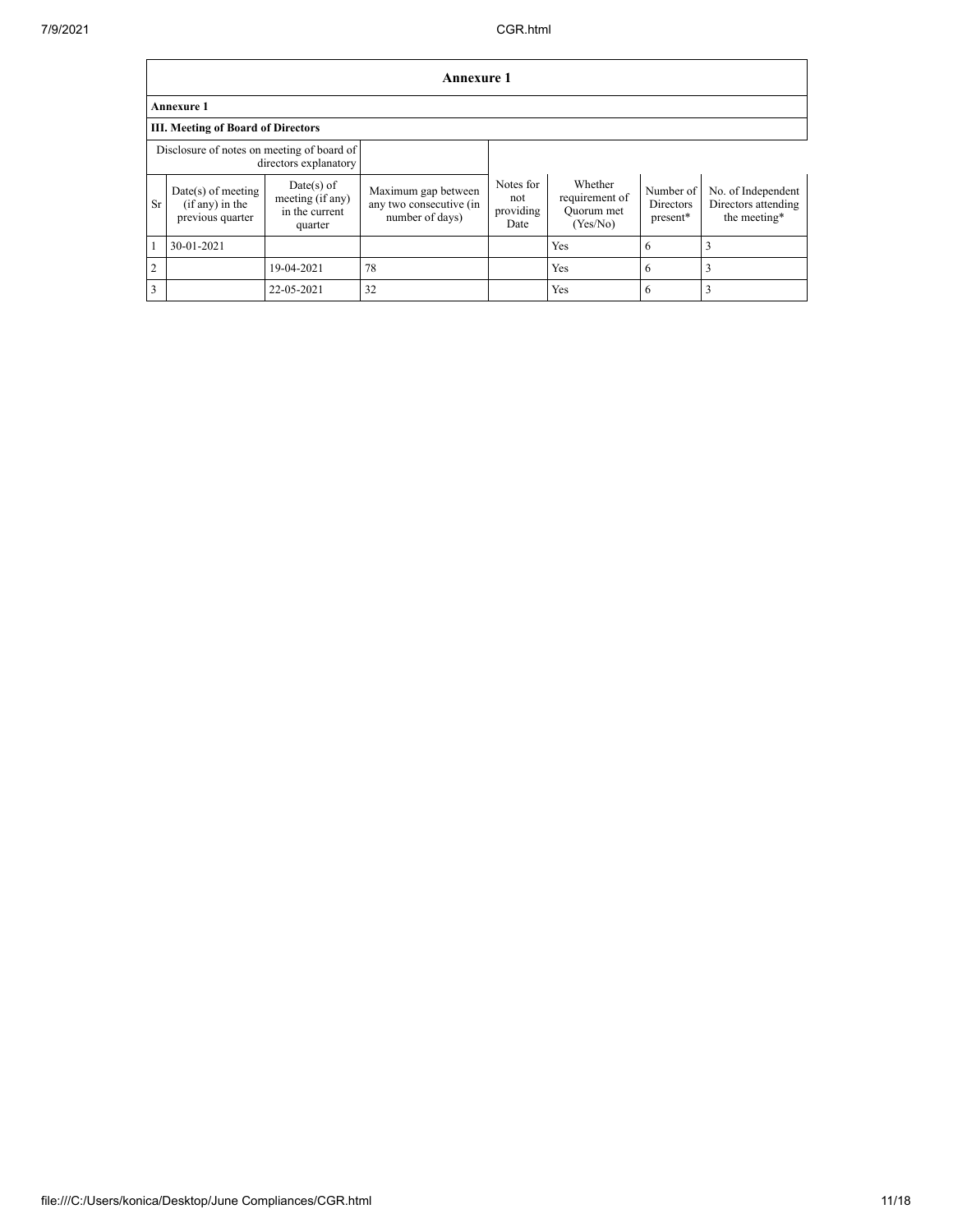|                | <b>Annexure 1</b>                                        |                                                                                                          |                                                                      |                               |                                       |                                                        |                                                           |                                                                        |
|----------------|----------------------------------------------------------|----------------------------------------------------------------------------------------------------------|----------------------------------------------------------------------|-------------------------------|---------------------------------------|--------------------------------------------------------|-----------------------------------------------------------|------------------------------------------------------------------------|
|                | IV. Meeting of Committees                                |                                                                                                          |                                                                      |                               |                                       |                                                        |                                                           |                                                                        |
|                | Disclosure of notes on meeting of committees explanatory |                                                                                                          |                                                                      |                               |                                       |                                                        |                                                           |                                                                        |
| <b>Sr</b>      | Name of<br>Committee                                     | Date(s) of meeting (Enter<br>dates of Previous quarter and<br>Current quarter in<br>chronological order) | Maximum gap<br>between any two<br>consecutive (in<br>number of days) | Name of<br>other<br>committee | Reson for<br>not<br>providing<br>date | Whether<br>requirement<br>of Quorum<br>met<br>(Yes/No) | Number<br>$\alpha$ f<br>Directors<br>$\, {\rm present}^*$ | No. of<br>Independent<br><b>Directors</b><br>attending the<br>meeting* |
| $\mathbf{1}$   | Audit<br>Committee                                       | 30-01-2021                                                                                               |                                                                      |                               |                                       | Yes                                                    | $\overline{4}$                                            | 3                                                                      |
| $\overline{c}$ | Corporate<br>Social<br>Responsibility<br>Committee       | 30-01-2021                                                                                               |                                                                      |                               |                                       | Yes                                                    | $\overline{4}$                                            | 1                                                                      |
| 3              | Nomination<br>and<br>remuneration<br>committee           | 19-04-2021                                                                                               |                                                                      |                               |                                       | Yes                                                    | 3                                                         | $\overline{2}$                                                         |
| $\overline{4}$ | Audit<br>Committee                                       | 22-05-2021                                                                                               |                                                                      |                               |                                       | Yes                                                    | 4                                                         | 3                                                                      |
| 5              | Nomination<br>and<br>remuneration<br>committee           | 22-05-2021                                                                                               |                                                                      |                               |                                       | Yes                                                    | 3                                                         | $\overline{2}$                                                         |
| 6              | <b>Stakeholders</b><br>Relationship<br>Committee         | 22-05-2021                                                                                               |                                                                      |                               |                                       | Yes                                                    | 3                                                         | 1                                                                      |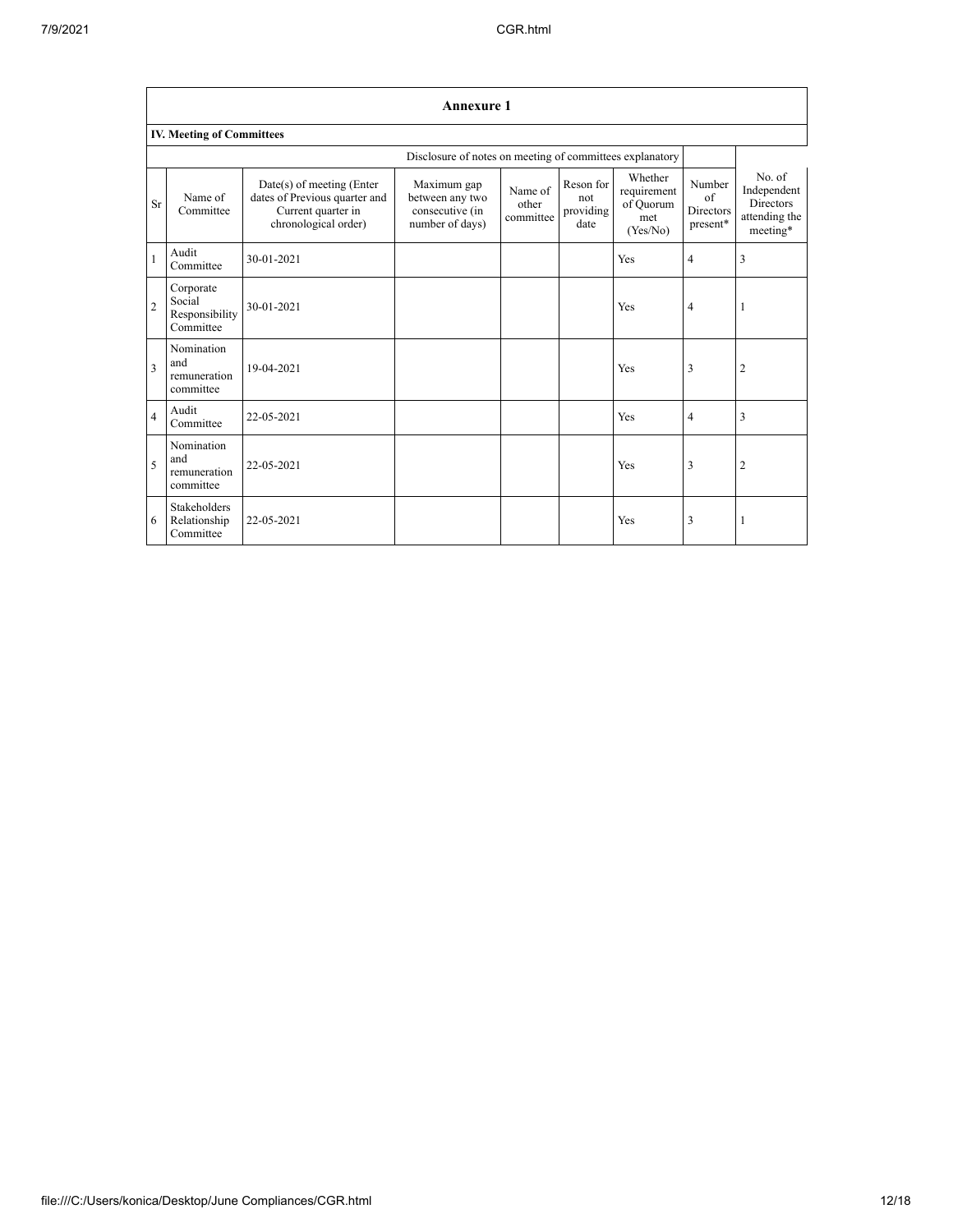|                | <b>Annexure 1</b> |                                                    |                                                                                                            |                                                                      |                               |                                       |                                                        |                                       |                                                                 |
|----------------|-------------------|----------------------------------------------------|------------------------------------------------------------------------------------------------------------|----------------------------------------------------------------------|-------------------------------|---------------------------------------|--------------------------------------------------------|---------------------------------------|-----------------------------------------------------------------|
|                |                   | <b>IV. Meeting of Committees</b>                   |                                                                                                            |                                                                      |                               |                                       |                                                        |                                       |                                                                 |
|                | <b>Sr</b>         | Name of<br>Committee                               | $Date(s)$ of meeting (Enter<br>dates of Previous quarter and<br>Current quarter in<br>chronological order) | Maximum gap<br>between any two<br>consecutive (in<br>number of days) | Name of<br>other<br>committee | Reson for<br>not<br>providing<br>date | Whether<br>requirement<br>of Quorum<br>met<br>(Yes/No) | Number<br>of<br>Directors<br>present* | No. of<br>Independent<br>Directors<br>attending the<br>meeting* |
| $\overline{7}$ |                   | Corporate<br>Social<br>Responsibility<br>Committee | 22-05-2021                                                                                                 |                                                                      |                               |                                       | Yes                                                    | 4                                     |                                                                 |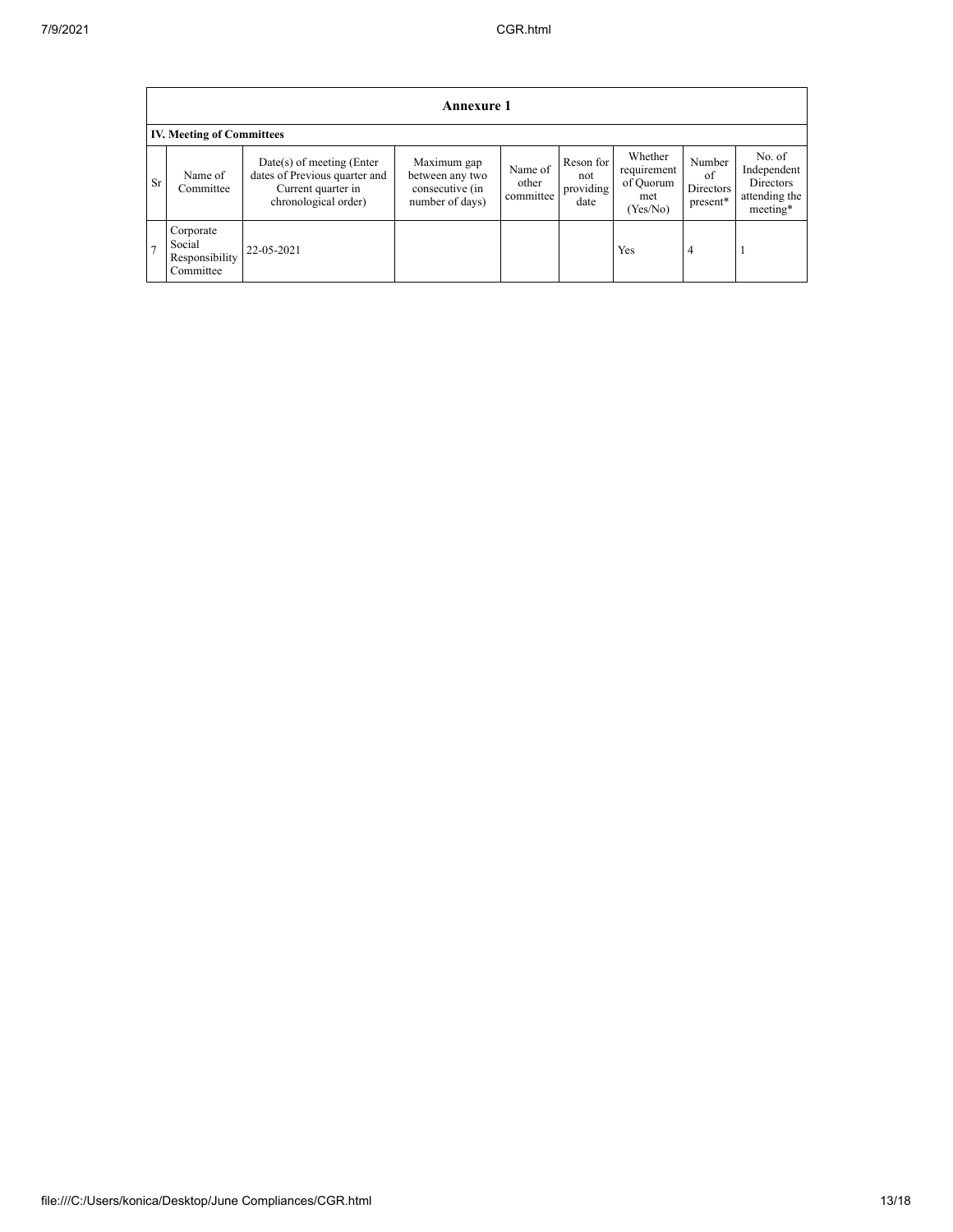|    | <b>Annexure 1</b>                                                                                         |                                  |                                                                    |  |  |
|----|-----------------------------------------------------------------------------------------------------------|----------------------------------|--------------------------------------------------------------------|--|--|
|    | V. Related Party Transactions                                                                             |                                  |                                                                    |  |  |
| Sr | Subject                                                                                                   | Compliance status<br>(Yes/No/NA) | If status is "No" details of non-<br>compliance may be given here. |  |  |
|    | Whether prior approval of audit committee obtained                                                        | Yes                              |                                                                    |  |  |
| 2  | Whether shareholder approval obtained for material RPT                                                    | NA                               |                                                                    |  |  |
| 3  | Whether details of RPT entered into pursuant to omnibus approval<br>have been reviewed by Audit Committee | Yes                              |                                                                    |  |  |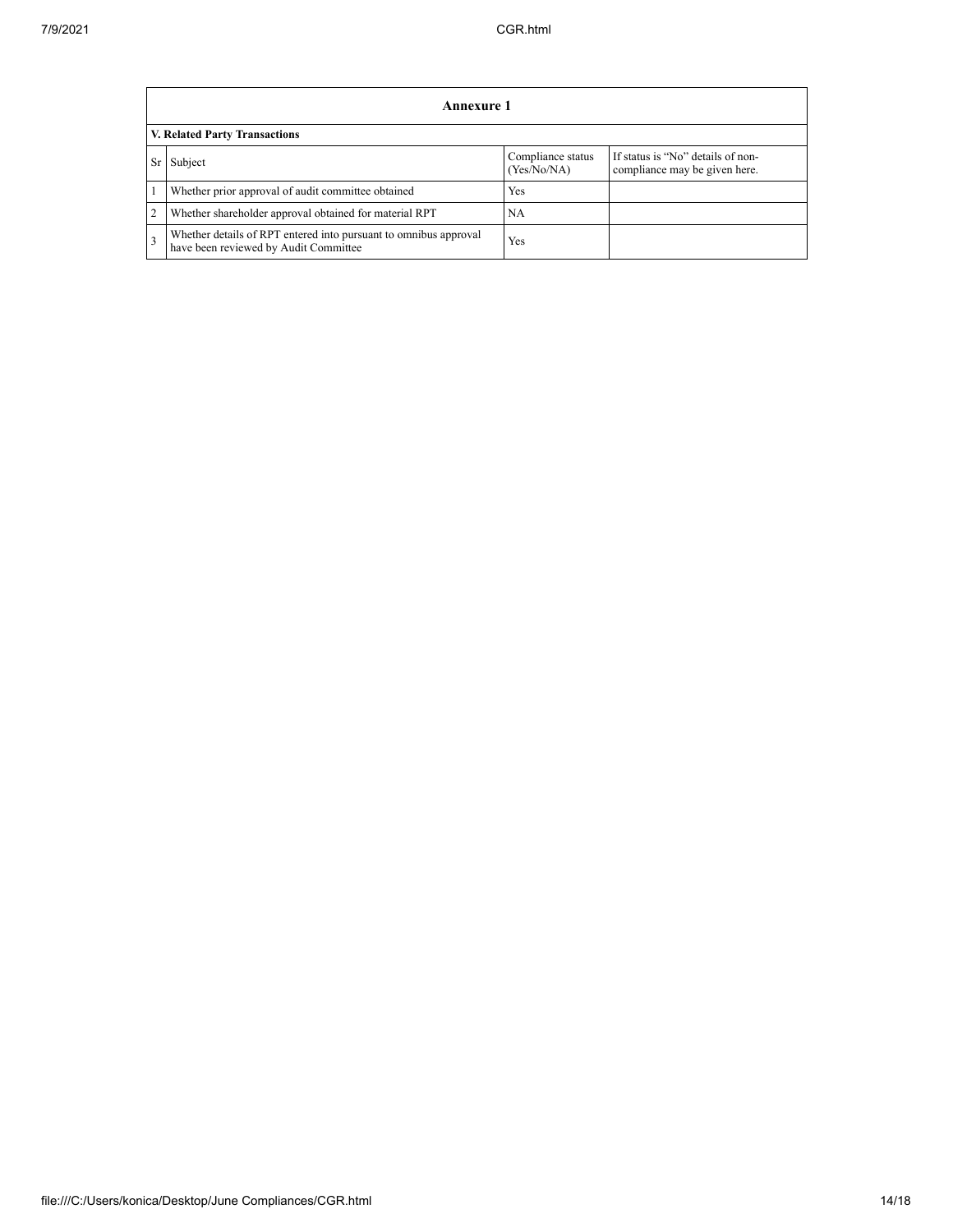h

|                          | Annexure 1                                                                                                                                                                                                      |                               |  |  |  |
|--------------------------|-----------------------------------------------------------------------------------------------------------------------------------------------------------------------------------------------------------------|-------------------------------|--|--|--|
|                          | <b>VI.</b> Affirmations                                                                                                                                                                                         |                               |  |  |  |
| Sr                       | Subject                                                                                                                                                                                                         | Compliance<br>status (Yes/No) |  |  |  |
|                          | The composition of Board of Directors is in terms of SEBI (Listing obligations and disclosure requirements)<br>Regulations, 2015                                                                                | Yes                           |  |  |  |
| $\overline{2}$           | The composition of the following committees is in terms of SEBI(Listing obligations and disclosure requirements)<br>Regulations, 2015 a. Audit Committee                                                        | Yes                           |  |  |  |
| $\overline{\mathbf{3}}$  | The composition of the following committees is in terms of SEBI(Listing obligations and disclosure requirements)<br>Regulations, 2015. b. Nomination & remuneration committee                                   | Yes                           |  |  |  |
| 4                        | The composition of the following committees is in terms of SEBI(Listing obligations and disclosure requirements)<br>Regulations, 2015. c. Stakeholders relationship committee                                   | Yes                           |  |  |  |
| $\overline{\phantom{0}}$ | The composition of the following committees is in terms of SEBI(Listing obligations and disclosure requirements)<br>Regulations, 2015. d. Risk management committee (applicable to the top 500 listed entities) | <b>Yes</b>                    |  |  |  |
| 6                        | The committee members have been made aware of their powers, role and responsibilities as specified in SEBI<br>(Listing obligations and disclosure requirements) Regulations, 2015.                              | <b>Yes</b>                    |  |  |  |
| $\overline{7}$           | The meetings of the board of directors and the above committees have been conducted in the manner as specified in<br>SEBI (Listing obligations and disclosure requirements) Regulations, 2015.                  | Yes                           |  |  |  |
| 8                        | This report and/or the report submitted in the previous quarter has been placed before Board of Directors.                                                                                                      | Yes                           |  |  |  |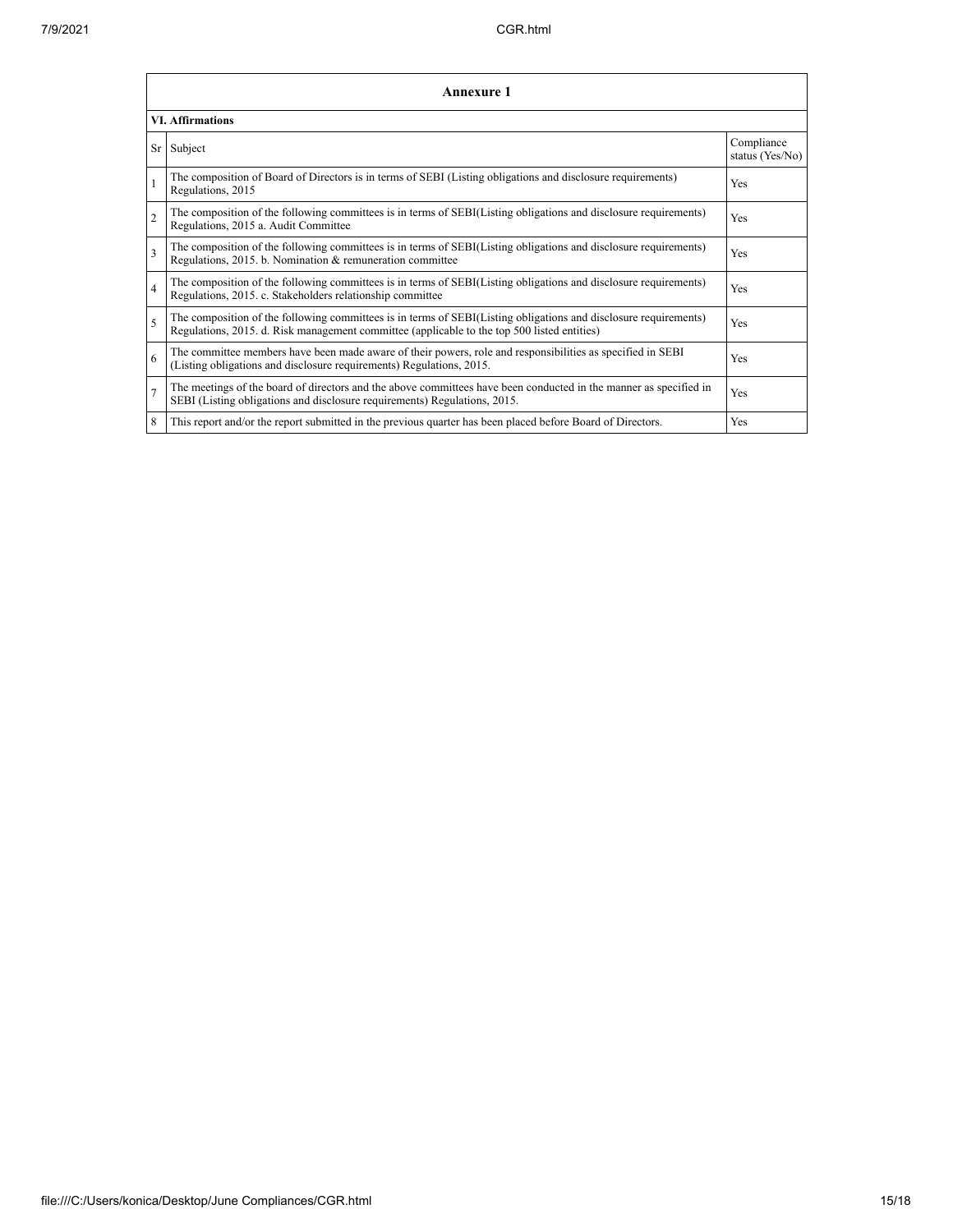|                | <b>Annexure 1</b> |                                          |  |
|----------------|-------------------|------------------------------------------|--|
| Sr             | Subject           | Compliance status                        |  |
|                | Name of signatory | <b>KONICA YADAV</b>                      |  |
| $\overline{2}$ | Designation       | Company Secretary and Compliance Officer |  |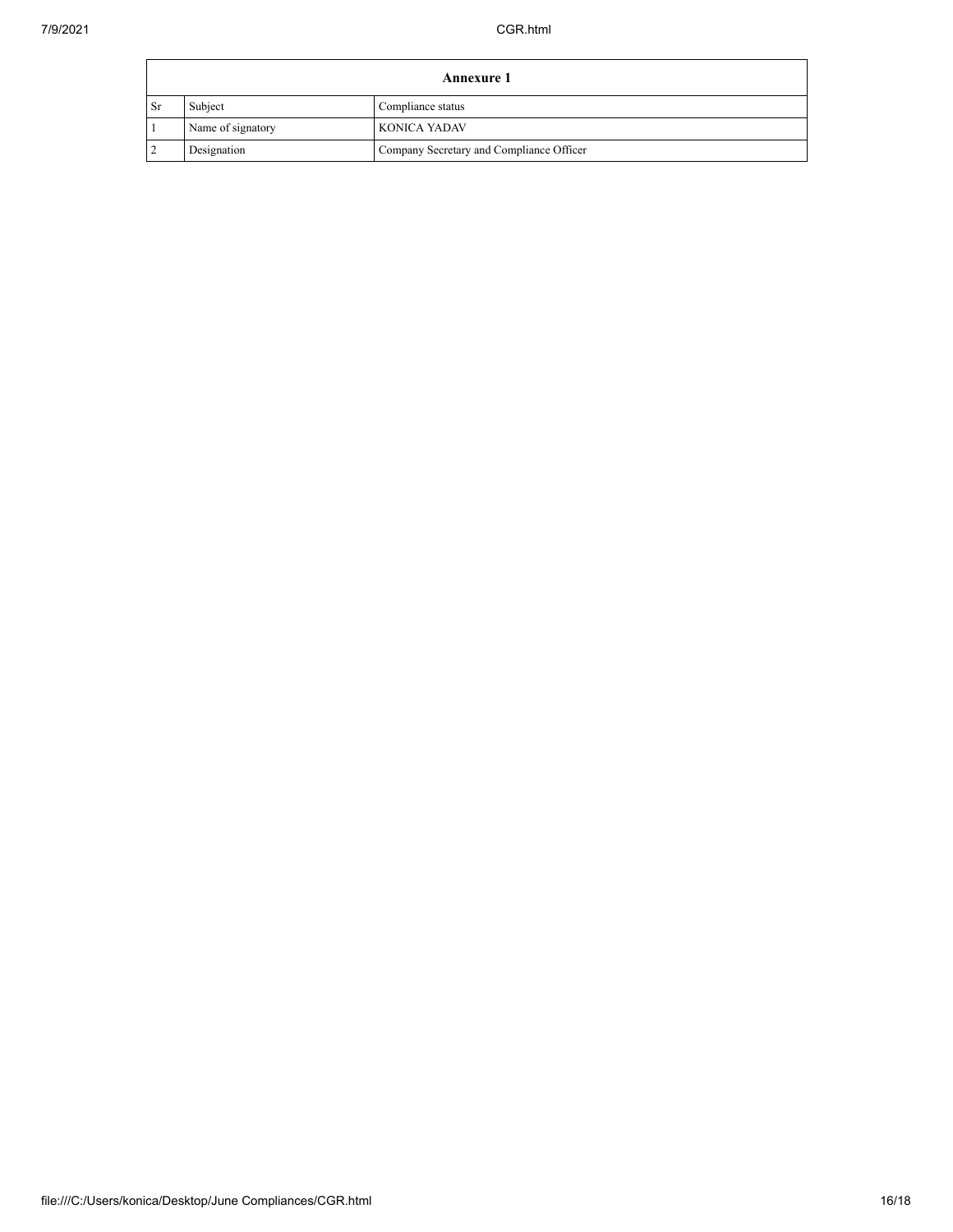| <b>Signatory Details</b> |                                          |
|--------------------------|------------------------------------------|
| Name of signatory        | <b>KONICA YADAV</b>                      |
| Designation of person    | Company Secretary and Compliance Officer |
| Place                    | <b>GURUGRAM</b>                          |
| Date                     | 09-07-2021                               |